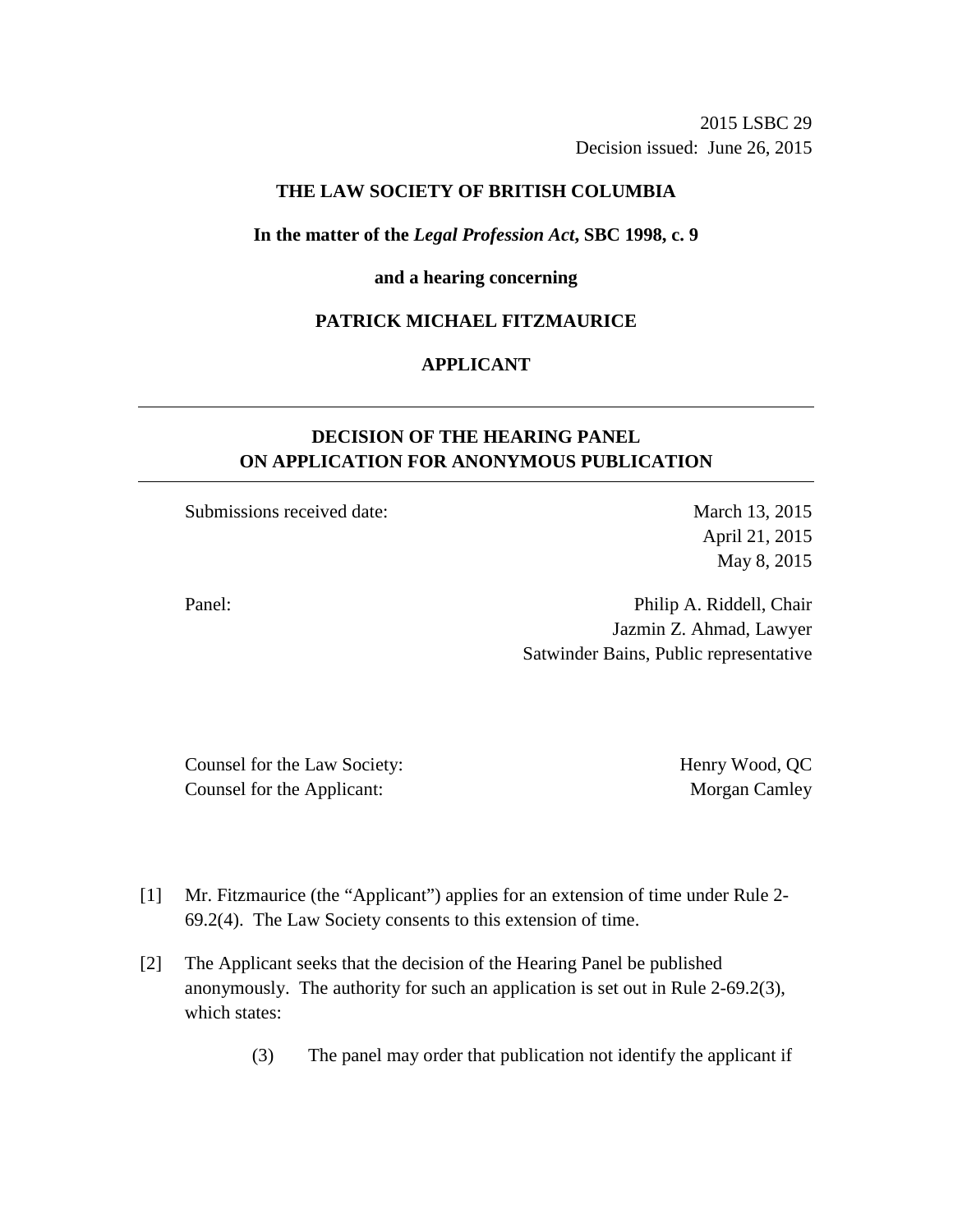- (a) the application is approved without conditions or limitations on the practice or articles of the applicant, and
- (b) publication will cause grievous harm to the applicant or another identifiable individual that outweighs the interest of the public and the Society in full publication.
- [3] Rule 2-69.2(1) presumes publication of the identity of an applicant at a credentials hearing if the application has been successful.
- [4] In this case, the condition of Rule 2-69.2(3)(a) has been met in that the Applicant was approved without condition. The issue to be addressed is whether or not the publication of the Applicant's identity would cause "grievous harm to the Applicant."
- [5] Both counsel for the Applicant and for the Law Society agreed that there is no law directly on point. The decision of a review panel in *Law Society of BC v. Doyle*, 2005 LSBC 24, is the authority which has been most helpful. The review panel dealt with Rule 4-38.1(3), which at the time stated:
	- **4-38.1**(3) The panel may order that publication not identify the respondent if
		- (a) the panel has imposed a penalty that does not include a suspension or disbarment, and
		- (b) publication will cause grievous harm to the respondent or another identifiable individual that outweighs the interest of the public and the Society in full publication.
- [6] The review panel in determining the meaning of grievous harm stated at paragraph 26:
	- [26] What is grievous harm and when can it occur? This Review Panel finds that grievous harm can only occur in rare and exceptional circumstances, taking it out of the ordinary, or beyond what one would reasonably expect in the circumstances. The focus is on the member's personal circumstances. In order to be grievous, the harm must be exceptional, unusual, onerous, and injurious to a member, and cause a member to experience catastrophic loss both personally and professionally. The harm must involve significantly more than damage to the member's reputation or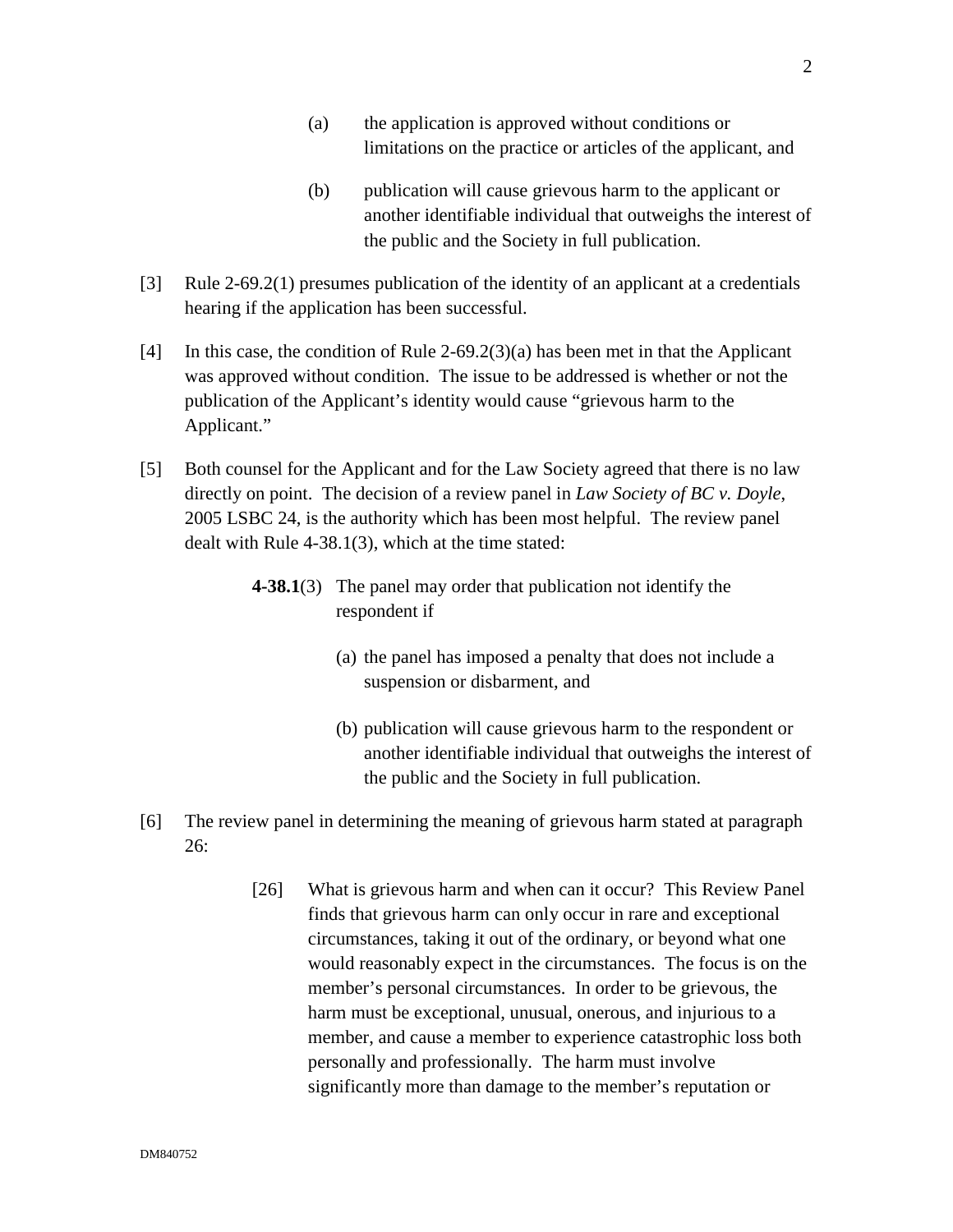embarrassment that would normally be expected to flow from being found guilty of professional wrongdoing.

- [7] The Panel accepts that definition of "grievous harm" for the purposes of this application.
- [8] In light of that definition, in order for the Applicant to succeed on this application, he must demonstrate that the harm that he will suffer if the decision of the Hearing Panel is not published anonymously "… must be exceptional, unusual, onerous, and injurious to a member, and cause a member to experience catastrophic loss both personally and professionally."
- [9] The Applicant does not dispute the definition of "grievous harm" as set out in *Doyle* or the general application of that definition to these proceedings (being a credentials hearing as opposed to a disciplinary hearing). However, counsel for the Applicant submits that, unlike the case in respect of disciplinary decisions (as was the case in *Doyle*), general concern over reputational harm or embarrassment *can* constitute "grievous harm" in the context of credentials decisions.
- [10] Specifically, the Applicant argues that, because the Applicant is a junior member of the profession who does not have an established reputation, the "reputational" harm to him would be greater than the harm done to a more senior member of the Bar who, at a later point in his or her career, is the subject of a disciplinary hearing. By his argument, the senior member would have the benefit of the reputation and goodwill he or she developed to offset any of the reputational harms associated with disciplinary action. The junior member subject of a credentials hearing would not have that reputation or goodwill.
- [11] We are unable to accept that argument.
- [12] The argument made by counsel for the Applicant is so broad that it would be open to any first time applicant and, in all likelihood, to any person seeking re-admission after being away from practice for a period of time, to make an application for the anonymous publication of a credentials decision. Neither class of applicant has an established reputation, either by virtue of being new to the professions or by virtue of being away from the profession for a period of time and having had his or her reputation fade over time.
- [13] In both cases, there would be no reason for inquiry into an applicant's character, repute and fitness by way of a credentials hearing unless some past transgression, conduct or incident warranted that inquiry. It is difficult to imagine a case that was referred to a credential hearing in which the underlying circumstances did not have